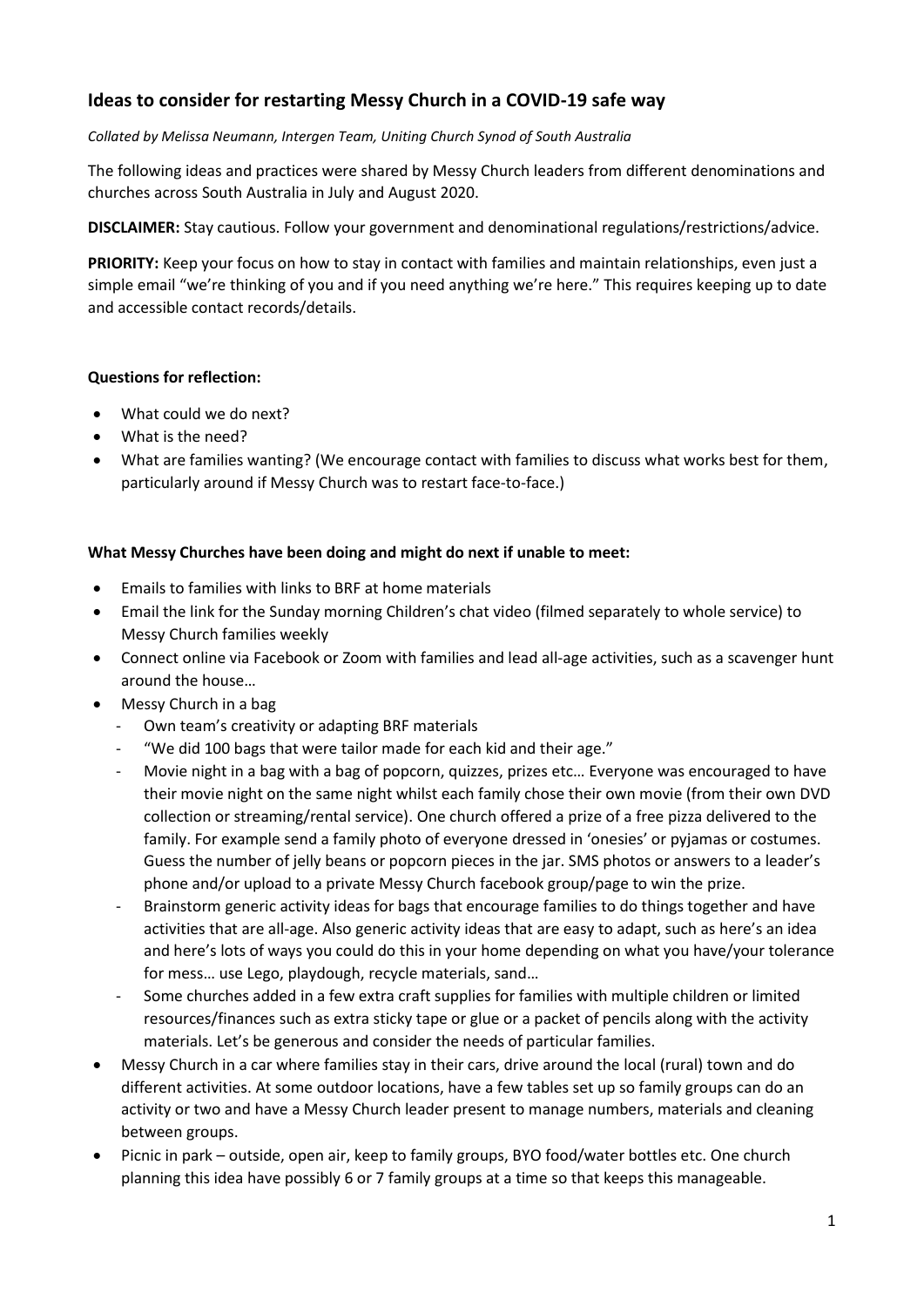## **If we meet face-to-face, how do we do things differently?**

## **Overall COVID safe plan:**

Contact your denominational office and clarify their expectations. They may have created information sheets and documents that outline the steps that Church Council's need to take before reopening any programs. It has been difficult to get information about children's programs from the state government to clarify some of these things.

Complete a COVID-plan for your church and update your risk management with COVID listed as a risk and how you will address it. In South Australia you also need to have a COVID Marshal to ensure restrictions are being met.

Once you've done your plan and your Church Council and Child-safe coordinator has approved your risk assessment, you could always run your plan past your denominational office (Child-safe unit or COVID safe response unit) in case they have any extra suggestions.

For example, one denomination has a restriction that means over 65year olds with a pre-existing condition aren't allowed to volunteer at the moment so that's most of their Messy Church team.

### **Practical safety measures for overall gathering:**

- Limiting contact between households is the priority so plan for appropriate spacing re seating and limiting movement.
- Keep a record of who attends for contact tracing, perhaps have a dedicated sign in person to manage this, include all team, leaders, helpers and anyone on site.
- Hand sanitizer at entry points
- Signage and reminders about 1.5m social distancing where possible
- Encourage people in vulnerable age groups or with pre-existing health conditions to discuss with their doctor about attending, either as a helper/leader or participant
- Remind all families/leaders to not come if unwell
- Roster regular cleaning
- Organise gathering for a shorter time eg only one hour
- Use a large hall, with open air access…(outside air and extra space)
- Seat everyone in a big circle and/or seated in family groups (limit movement/minimise shared equipment)

### **Shared resources/materials for crafts/activities:**

- Lots of hand sanitizer everywhere and disinfectant wipes
- Steer clear of play dough
- Consider what is all age but doesn't need resources and things to touch, such as Simon says…
- Organise "family bags" of scissors, textas, sticky tape. Or simplify your activities to not include any/as many of these items.
- Have each family sit at one table together and use just their bag of supplies, rather than moving around the room to different tables. Or activity supplies could be brought to families at their table so everyone is doing the same activity at the same time.
- Consider interspersing activities with some all-in 'upfront' type storytelling or celebration in some way, eg breaking up the Celebration into bits to weave between different crafts/activities.
- Organise a leader to be at each family table or moving between 2-3 family tables (keeping social distancing requirements).